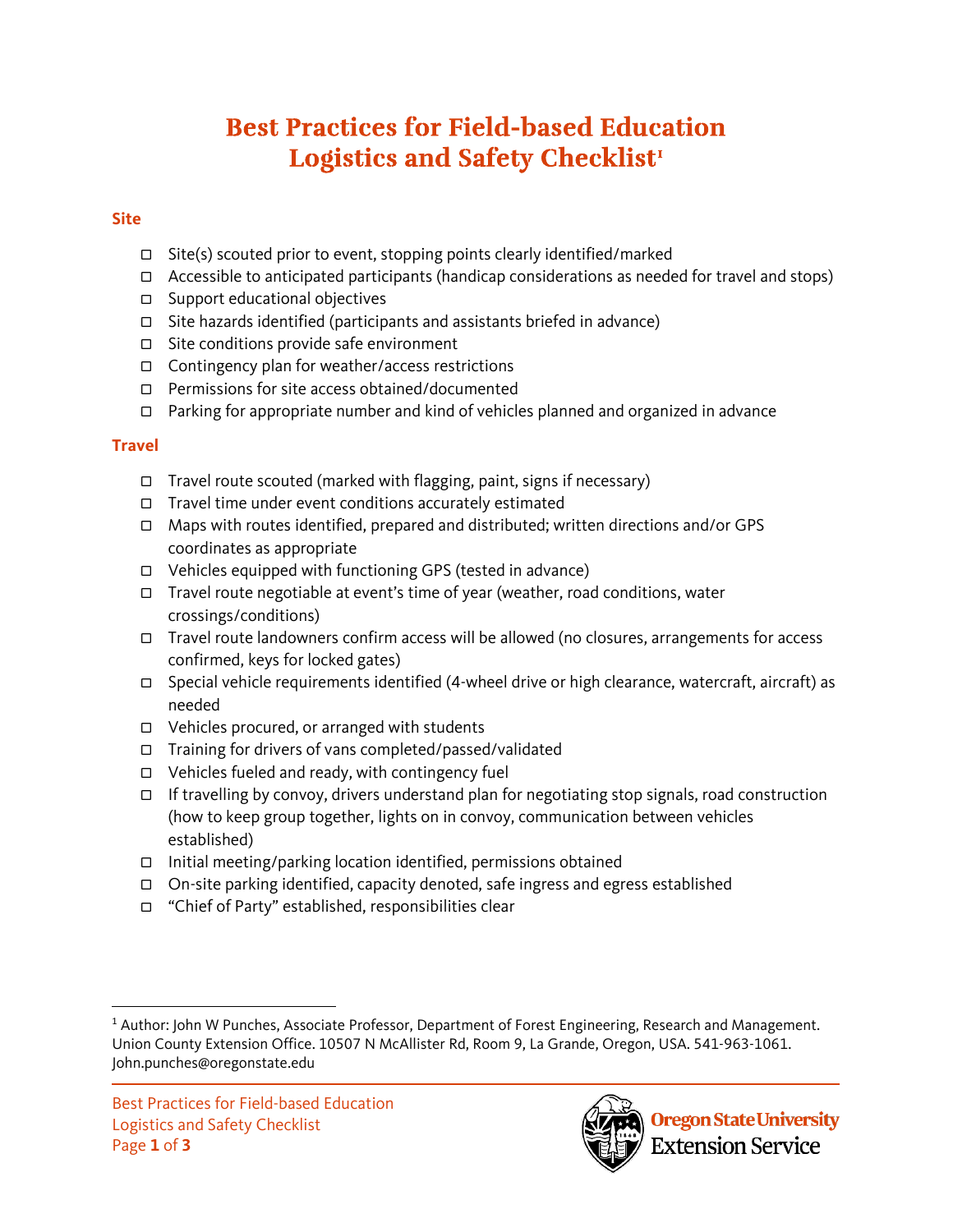#### **Wildfire**

- Fire season identified/considered
- $\Box$  Vehicles equipped with fire tools (Pulaski, shovel, bucket, etc.), as needed
- Personnel trained in fire suppression, as needed
- $\Box$  Fire restrictions noted, mapped, communicated, as needed

#### **Communications**

- Communications methods identified (tested at site and along travel route)
	- o Cell phones
	- o Satellite phones
	- o Two-way radios (consistent make and model; programmed for local needs)
	- o Emergency beacons
- Communication plan (between vehicles; to "base", emergency responders, agency personnel)
- $\Box$  Participants informed of meeting place/date/time, what terrain conditions and physical efforts to expect, personal responsibilities for equipment/food/fluids, anticipated return time, emergency contact process should family members need to reach them
- $\Box$  Promotional materials ask interested participants to notify program contact of special needs (disability accommodations, dietary restrictions, etc.)

## **Medical**

- $\Box$  Medical plan in place (emergency contacts identified, evacuation procedures/locations known and briefed)
- $\Box$  Personnel have appropriate emergency medical training, participants informed
- $\Box$  Medical kits in vehicles and field (key personnel trained in use)
- $\Box$  AED in vehicle (key personnel trained in use)
- $\Box$  Prepared for stinging insects/plants (medications may require advance authorization from medical authority)
- $\Box$  Stinging insect spray available
- □ Participant preexisting medical conditions identified
- $\Box$  Participants reminded to bring personal medications/medical devices

## **Personal Needs**

- $\Box$  Meals provided, or participant responsibility (notified)
- $\Box$  Snacks provided, or participant responsibility (notified)
- Participant dietary restrictions known and considered
- $\Box$  Fluids provided, or participant responsibility (notified)
- Bathroom facilities identified/provided
	- o Bathroom stops during transit
	- o Portable bathrooms
	- o Field improvised toilets (pit, lined bucket, privacy screen)
	- o Toilet paper, hand sanitizer